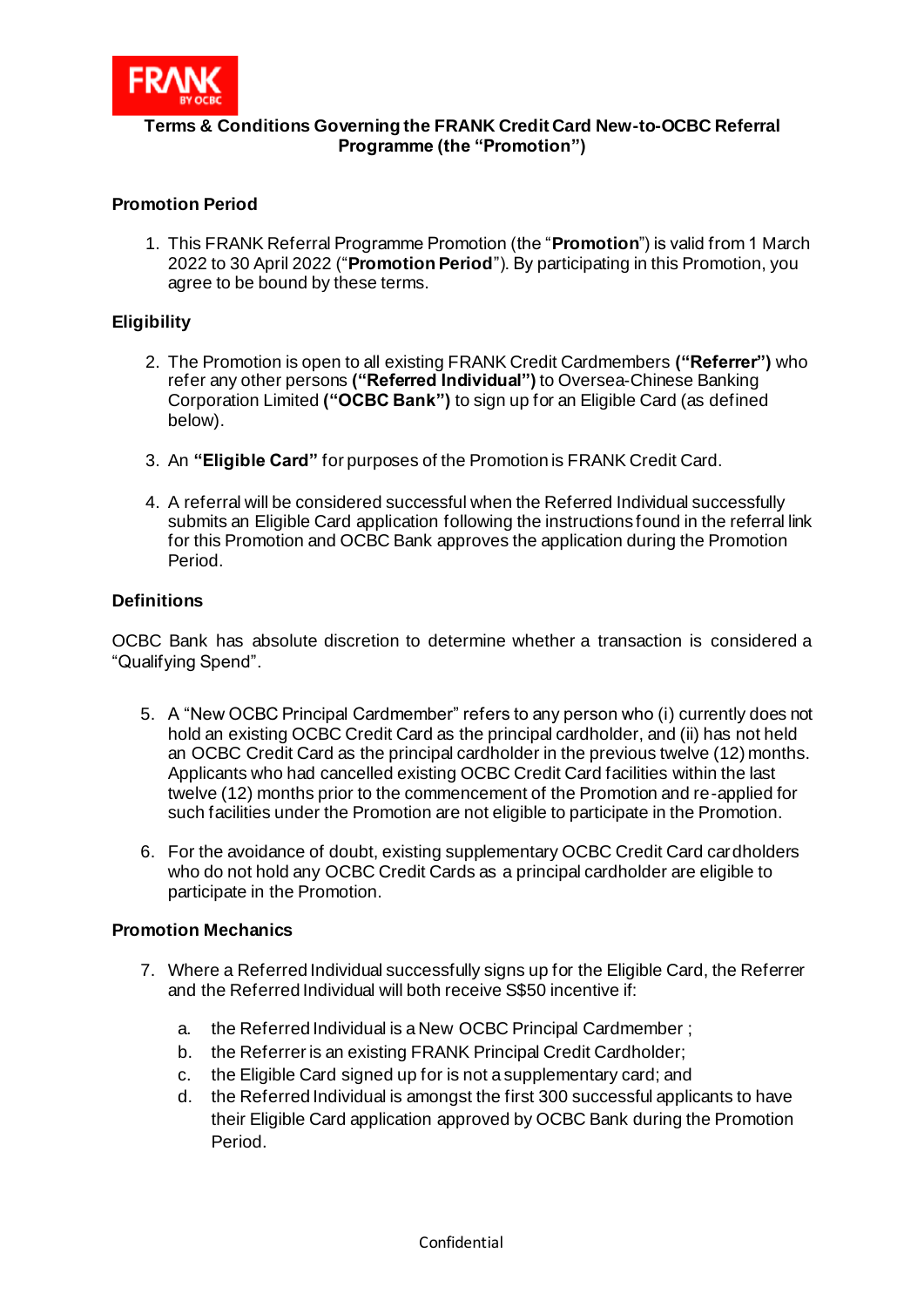

- 8. OCBC Bank will determine the number of successful Eligible Card sign-ups for each Referrer to compute the incentives. Incentives for each Referrer is calculated based on the number of successfully approvals by OCBC Bank. Application forms received on the following calendar month will be considered and tracked under the next month's incentive scheme. Incentives will be credited into the Referrer and Referred Individual's FRANK Credit Card Accounts.
- 9. In the event that any person entitled to the incentives is subsequently found to be ineligible for the Promotion, OCBC Bank shall not be obligated or liable to provide the incentives to another customer.
- 10. The incentives will be credited based on the following schedule:
	- a. Eligible Cards approved in month of March 2022 by 30 June 2022
	- b. Eligible Cards approved in month of April 2022 by 31 July 2022
- 11. Unless otherwise stated, the Promotion shall not apply in conjunction with any other privileges or promotions.
- 12. The Cashback awarded under the Promotion is in addition to the maximum S\$75 monthly cashback Referred Individual can enjoy under the Terms and Conditions governing FRANK Credit Card (with effect from 1 Apr 2021).
- 13.OCBC Bank reserves the right and at any time at its absolute discretion and without giving any reason or notice to withdraw, clawback, cancel and/or invalidate any incentive awarded to any customer without liability. A customer will not be entitled to any payment or compensation whatsoever in respect of such withdrawal, clawback, cancellation or invalidation.

#### **General**

- 14.OCBC reserves the right to replace or substitute the incentive for a gift of an equivalent or similar value without prior notice, for any reason whatsoever.
- 15.OCBC Bank reserves the right and at any time at its absolute discretion and without giving any reason or notice to withdraw, clawback, cancel and/or invalidate any incentive awarded to any customer without liability. A customer will not be entitled to any payment or compensation whatsoever in respect of such withdrawal, clawback, cancellation or invalidation.
- 16.OCBC Bank reserves the right to claw-back and deduct from the Referrer and/or Referred Individual's FRANK Credit Card the equivalent value of the incentives if the Referrer or Referred Individual closes his/her FRANK Credit Card Account during, or within twelve (12) months from the end of, the Promotion Period. Further, if any Referrer or Referred Individual is subsequently discovered to be ineligible to participate in the Promotion or to receive the incentive (which eligibility shall be determined at the discretion of OCBC Bank), OCBC Bank reserves the right to (i) withdraw the incentive at any time; or (ii) claw-back the incentive or request the relevant customer to repay to or compensate OCBC Bank the value of the incentive at any time, and OCBC Bank shall have the right to debit the value of the incentive or such other amount as it deems fit from the account(s) of the customer. No person shall be entitled to any payment or compensation from OCBC Bank should any incentive be withdrawn, if any incentive is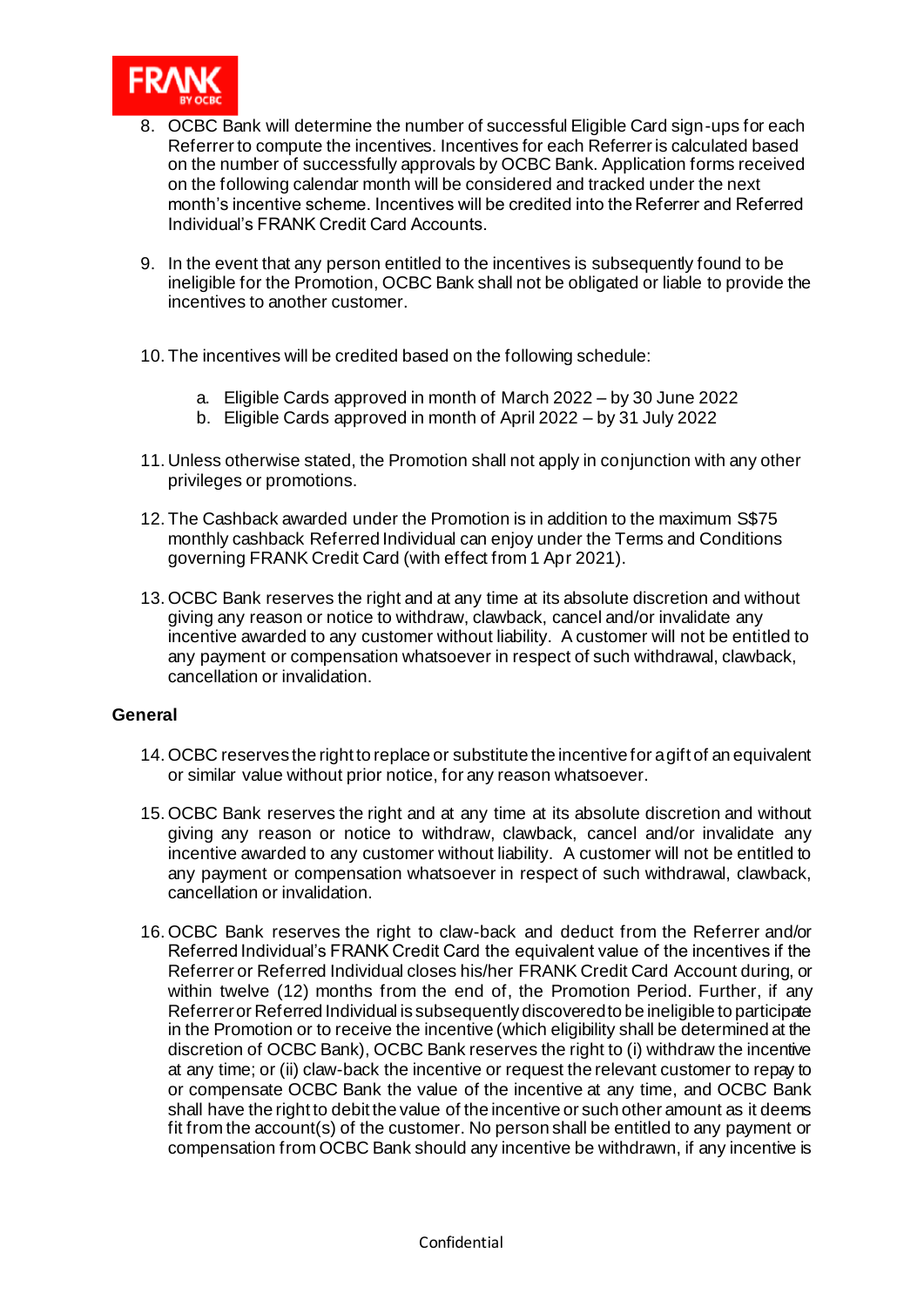

reclaimed by OCBC Bank, or if a customer is asked to repay to or compensate OCBC Bank the value of the incentive for whatsoever reasons.

- 17.By participating in the Promotion, both the Referrer and the Referred Individual consent to the following:
	- a. The Referrer consents to having the referrals and his or her name disclosed to the person(s) referred by them to OCBC Bank; and
	- b. The Referred Individual consents to having his or her name and status of successful signing up under the Promotion disclosed to the Referrer.
- 18. The eligibility of any Referrer or Referred Individual to receive any incentive shall be determined at the absolute discretion of OCBC Bank.
- 19.OCBC Bank reserves the right at its absolute discretion to terminate the Promotion or vary, delete or add to any of these terms and conditions at any time without notice including without limitation, the eligibility of any cardholder and the dates of the Promotion.
- 20.OCBC Bank shall not be responsible for the quality, merchantability or fitness for any purpose or any other aspect of the Promotion, or any product and/or service relating to the Promotion. Notwithstanding anything herein, OCBC Bank shall not at any time be responsible or held liable for any defect or malfunction in any product or the deficiency in any service provided, and/or any loss, injury, damage or harm suffered or incurred by or in connection with the Promotion, and/or the use of any product and/or service relating to the Promotion, by any person.
- 21.OCBC Bank's decisions on all matters relating to the Promotion shall be final and binding on all participants. No correspondence or appeal shall be entertained by OCBC Bank. In the event of any inconsistency between these terms and conditions and any brochure, marketing or promotional material relating to the Promotion, these terms and conditions shall prevail.
- 22.OCBC Bank shall not be responsible for any loss or damage to any person in connection with the Promotion howsoever arising, including any error in computing chances, any breakdown or malfunction in any computer system or equipment, or any notice which is misdirected or lost in the post or in transmission.
- 23. These terms and conditions shall be governed by the laws of Singapore and each participant in the Promotion irrevocably submits to the non-exclusive jurisdiction of the courts of Singapore. A person who is not a party to any agreement governed by these terms and conditions shall have no right under the Contracts (Rights of Third Parties) Act (Cap 53B) to enforce any of these terms and conditions.

**Version Date: 21 Feb 2022**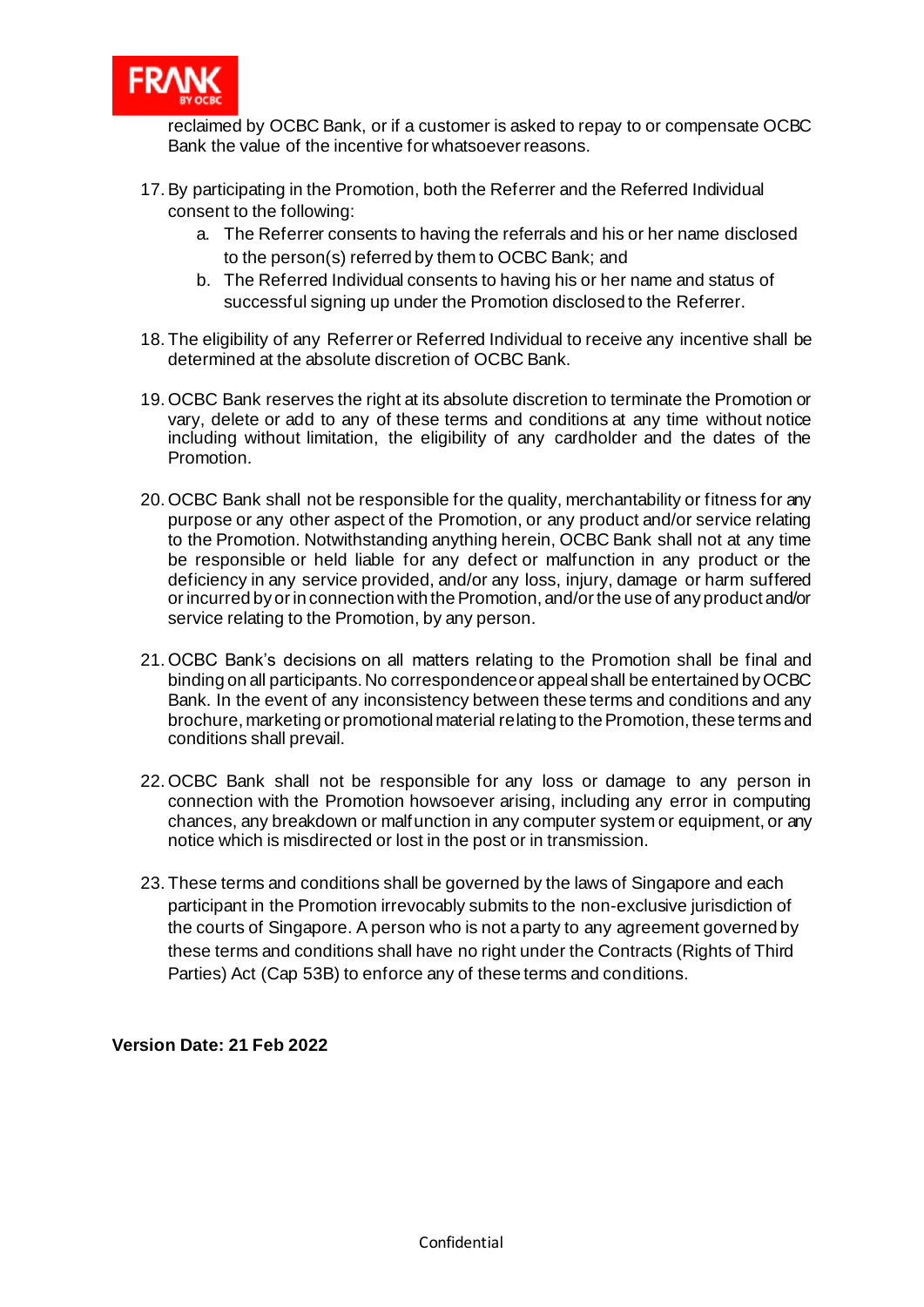

## **Terms & Conditions Governing the FRANK Credit Card Existing OCBC Referral Programme (the "Promotion")**

## **Promotion Period**

1. This FRANK Referral Promotion (the "**Promotion**") is valid from 1 March 2022 to 30 April 2022 ("**Promotion Period**"). By participating in this Promotion, you agree to be bound by these terms.

#### **Eligibility**

- 2. The Promotion is open to all existing FRANK Credit Cardmembers **("Referrer")** who refer any other persons **("Referred Individual")** to Oversea-Chinese Banking Corporation Limited **(or "OCBC Bank")** to sign up for an Eligible Card (as defined below).
- 3. An **"Eligible Card"** for purposes of the Promotion is FRANK Credit Card.
- 4. A referral will be considered successful when the Referred Individual successfully submits an Eligible Card application following the instructions found in the referral link for this Promotion and OCBC Bank approves the application during the Promotion Period.

#### **Definitions**

- 5. An "Existing OCBC Principal Cardmember" refers to any person who (i) currently hold an existing OCBC Credit Card as the principal cardholder, or (ii) has held/cancelled an OCBC Credit Card as the principal cardholder in the previous twelve (12) months prior to the commencement of the Promotion and re-applied for such facilities under the Promotion.
- 6. For the avoidance of doubt, existing supplementary OCBC Credit Card cardholders who do not hold any OCBC Credit Cards as a principal cardholder are eligible to participate in the Promotion.

#### **Promotion Mechanics**

- 7. Where a Referred Individual successfully signs up for the Eligible Card, the Referrer and the Referred Individual will both receive S\$30 incentive if:
	- a. the Referred Individual is an Existing OCBC Principal Cardmember
	- b. the Referrer is an existing FRANK Principal Credit Cardholder;
	- c. the Eligible Card signed up for is not a supplementary card;
	- d. the Referred Individual is amongst the first 300 successful applicants to have their Eligible Card application approved by OCBC Bank during the Promotion Period; and
	- e. the Referred Individual did not cancel his/her FRANK Credit Card in the last six (6) months prior to the months prior to the commencement of the Promotion and re-applied for such facilities under the Promotion.
- 8. OCBC Bank will determine the number of successful Eligible Card sign-ups for each Referrer to compute the incentives. Incentives for each Referrer is calculated based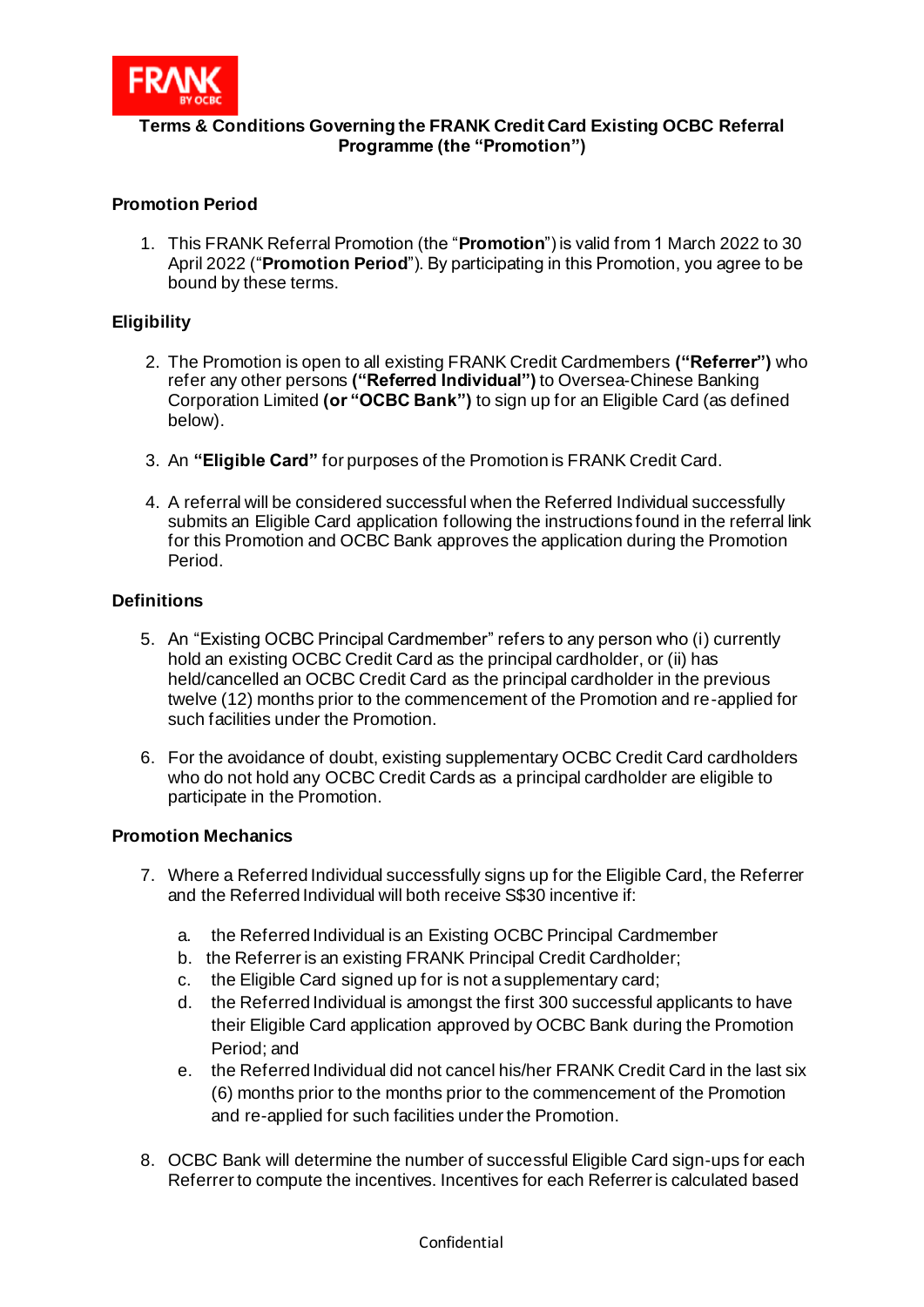

on the number of successfully approvals by OCBC Bank. Application forms received on the following calendar month will be considered and tracked under the next month's incentive scheme. Incentives will be credited into the Referrer and Referred Individual's FRANK Credit Card Accounts.

- 9. In the event that any person entitled to the incentives is subsequently found to be ineligible for the Promotion, OCBC Bank shall not be obligated or liable to provide the incentives to another customer.
- 10. The incentives will be credited based on the following schedule:
	- a. Eligible Cards approved in month of March 2022 by 30 June 2022
	- b. Eligible Cards approved in month of April 2022 by 31 July 2022
- 11. Unless otherwise stated, the Promotion shall not apply in conjunction with any other privileges or promotions.
- 12. The incentive awarded under the Promotion is in addition to the maximum S\$75 monthly cashback Referred Individual can enjoy under the Terms and Conditions governing FRANK Credit Card (with effect from 1 Apr 2021).
- 13.OCBC Bank reserves the right and at any time at its absolute discretion and without giving any reason or notice to withdraw, clawback, cancel and/or invalidate any incentive awarded to any customer without liability. A customer will not be entitled to any payment or compensation whatsoever in respect of such withdrawal, clawback, cancellation or invalidation.

#### **General**

- 14.OCBC reserves the right to replace or substitute the incentive for a gift of an equivalent or similar value without prior notice, for any reason whatsoever.
- 15.OCBC Bank reserves the right and at any time at its absolute discretion and without giving any reason or notice to withdraw, clawback, cancel and/or invalidate any incentive awarded to any customer without liability. A customer will not be entitled to any payment or compensation whatsoever in respect of such withdrawal, clawback, cancellation or invalidation.
- 16.OCBC Bank reserves the right to claw-back and deduct from the Referrer and/or Referred Individual's FRANK Credit Card the equivalent value of the incentives if the Referrer or Referred Individual closes his/her FRANK Credit Card Account during, or within twelve (12) months from the end of, the Promotion Period. Further, if any Referrer or Referred Individual is subsequently discovered to be ineligible to participate in the Promotion or to receive the incentive (which eligibility shall be determined at the discretion of OCBC Bank), OCBC Bank reserves the right to (i) withdraw the incentive at any time; or (ii) claw-back the incentive or request the relevant customer to repay to or compensate OCBC Bank the value of the incentive at any time, and OCBC Bank shall have the right to debit the value of the incentive or such other amount as it deems fit from the account(s) of the customer. No person shall be entitled to any payment or compensation from OCBC Bank should any incentive be withdrawn, if any incentive is reclaimed by OCBC Bank, or if a customer is asked to repay to or compensate OCBC Bank the value of the incentive for whatsoever reasons.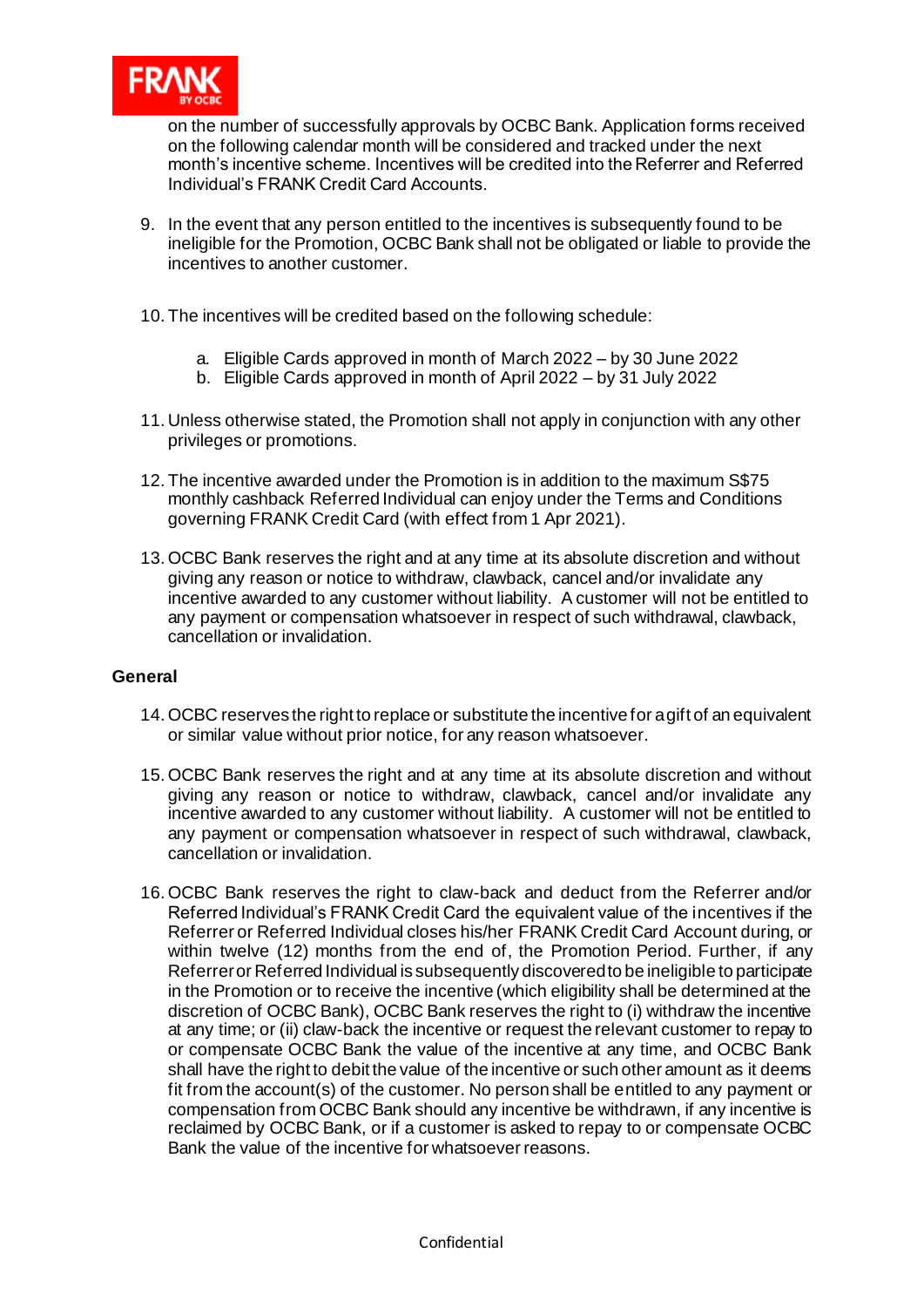

- 17.By participating in the Promotion, both the Referrer and the Referred Individual consent to the following:
	- a. The Referrer consents to having the referrals and his or her name disclosed to the person(s) referred by them to OCBC Bank; and
	- b. The Referred Individual consents to having his or her name and status of successful signing up under the Promotion disclosed to the Referrer.
- 18. The eligibility of any Referrer or Referred Individual to receive any incentive shall be determined at the absolute discretion of OCBC Bank.
- 19.OCBC Bank reserves the right at its absolute discretion to terminate the Promotion or vary, delete or add to any of these terms and conditions at any time without notice including without limitation, the eligibility of any cardholder and the dates of the Promotion.
- 20.OCBC Bank shall not be responsible for the quality, merchantability or fitness for any purpose or any other aspect of the Promotion, or any product and/or service relating to the Promotion. Notwithstanding anything herein, OCBC Bank shall not at any time be responsible or held liable for any defect or malfunction in any product or the deficiency in any service provided, and/or any loss, injury, damage or harm suffered or incurred by or in connection with the Promotion, and/or the use of any product and/or service relating to the Promotion, by any person.
- 21.OCBC Bank's decisions on all matters relating to the Promotion shall be final and binding on all participants. No correspondence or appeal shall be entertained by OCBC Bank. In the event of any inconsistency between these terms and conditions and any brochure, marketing or promotional material relating to the Promotion, these terms and conditions shall prevail.
- 22.OCBC Bank shall not be responsible for any loss or damage to any person in connection with the Promotion howsoever arising, including any error in computing chances, any breakdown or malfunction in any computer system or equipment, or any notice which is misdirected or lost in the post or in transmission.
- 23. These terms and conditions shall be governed by the laws of Singapore and each participant in the Promotion irrevocably submits to the non-exclusive jurisdiction of the courts of Singapore. A person who is not a party to any agreement governed by these terms and conditions shall have no right under the Contracts (Rights of Third Parties) Act (Cap 53B) to enforce any of these terms and conditions.

**Version Date: 21 Feb 2022**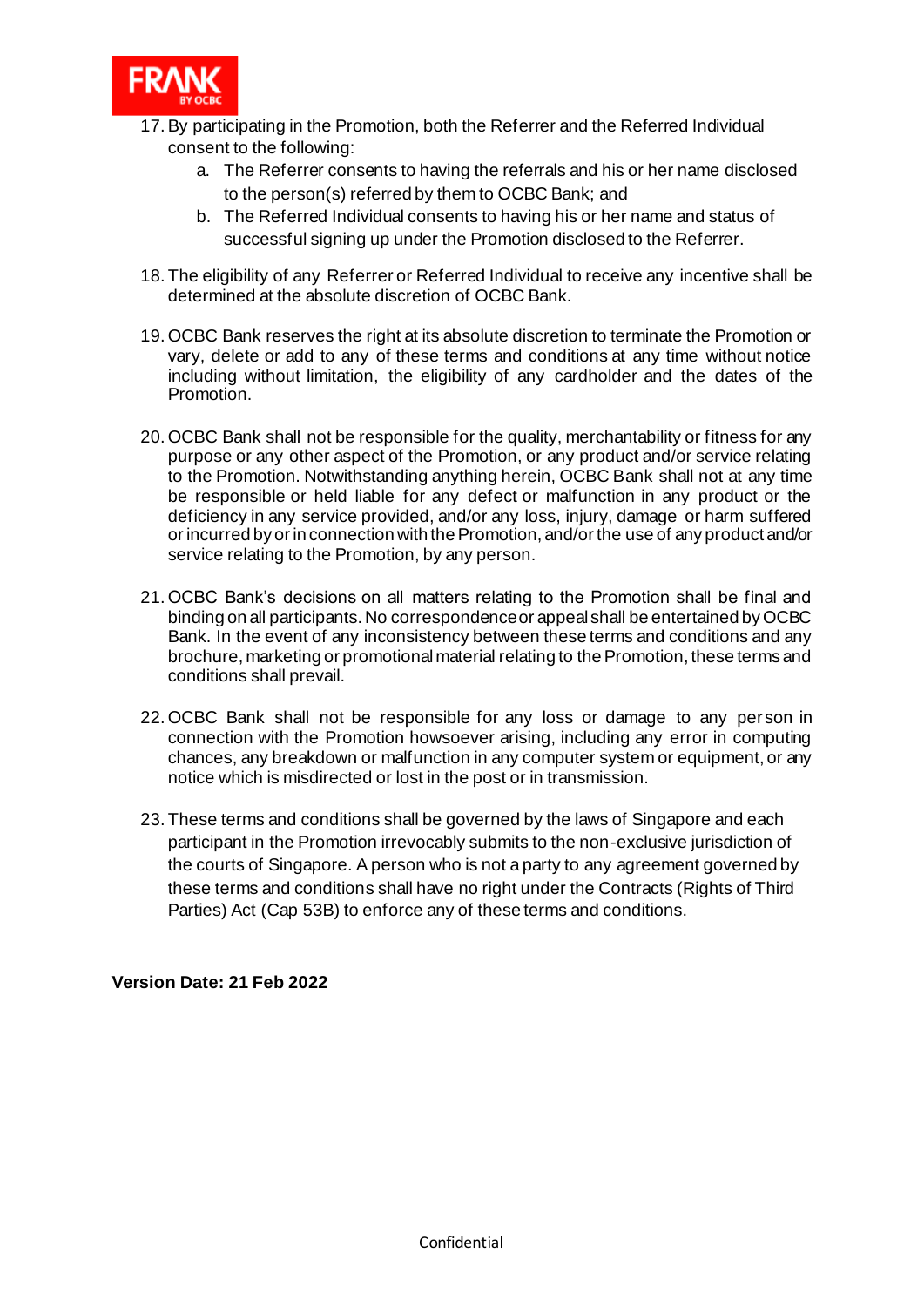

# **Terms & Conditions Governing the FRANK Debit Card Referral Programme (the "Promotion")**

## **Promotion Period**

1. This FRANK Referral Programme Promotion (the "**Promotion**") is valid from 1 March 2022 to 30 April 2022 ("**Promotion Period**"). By participating in this Promotion, you agree to be bound by these terms.

#### **Eligibility**

- 2. The Promotion is open to all existing FRANK Debit Cardmembers **("Referrer")** who refer any other persons **("Referred Individual")** to Oversea-Chinese Banking Corporation Limited **(""OCBC Bank")** to sign up for an Eligible Card (as defined below).
- 3. An **"Eligible Card"** for purposes of the Promotion is FRANK Debit Card.
- 4. A referral will be considered successful when the Referred Individual successfully submits an Eligible Card application following the instructions found in the referral link for this Promotion and OCBC Bank approves the application during the Promotion Period.

#### **Promotion Mechanics**

- 5. Where a Referred Individual successfully signs up for at least 1 FRANK Debit Card, the Referrer and the Referred Individual will both receive S\$10 incentive each if:
	- a. the Referred Individual is amongst the first 500 successful applicants to have their FRANK Debit Card application approved by OCBC Bank during the Promotion Period;
	- b. the Referrer is an existing FRANK Debit Cardholder; and
	- c. the Referred Individual did not cancel his/her FRANK Debit Card in the last six (6) months prior to the months prior to the commencement of the Promotion and re-applied for such facilities under the Promotion.
- 6. For avoidance of doubt, the Referrer and Referred Individual must not be the same person.
- 7. OCBC Bank will determine the number of successful Eligible Card sign-ups for each Referrer to compute the incentives. Incentives for each Referrer is calculated based on the number of successfully approvals by OCBC Bank. Application forms received on the following calendar month will be considered and tracked under the next month's incentive scheme. Incentives will be credited into the Referrer and Referred Individual's FRANK Debit Card Accounts.
- 8. In the event that any person entitled to the incentives is subsequently found to be ineligible for the Promotion, OCBC Bank shall not be obligated or liable to provide the incentives to another customer.
- 9. The incentives will be credited based on the following schedule: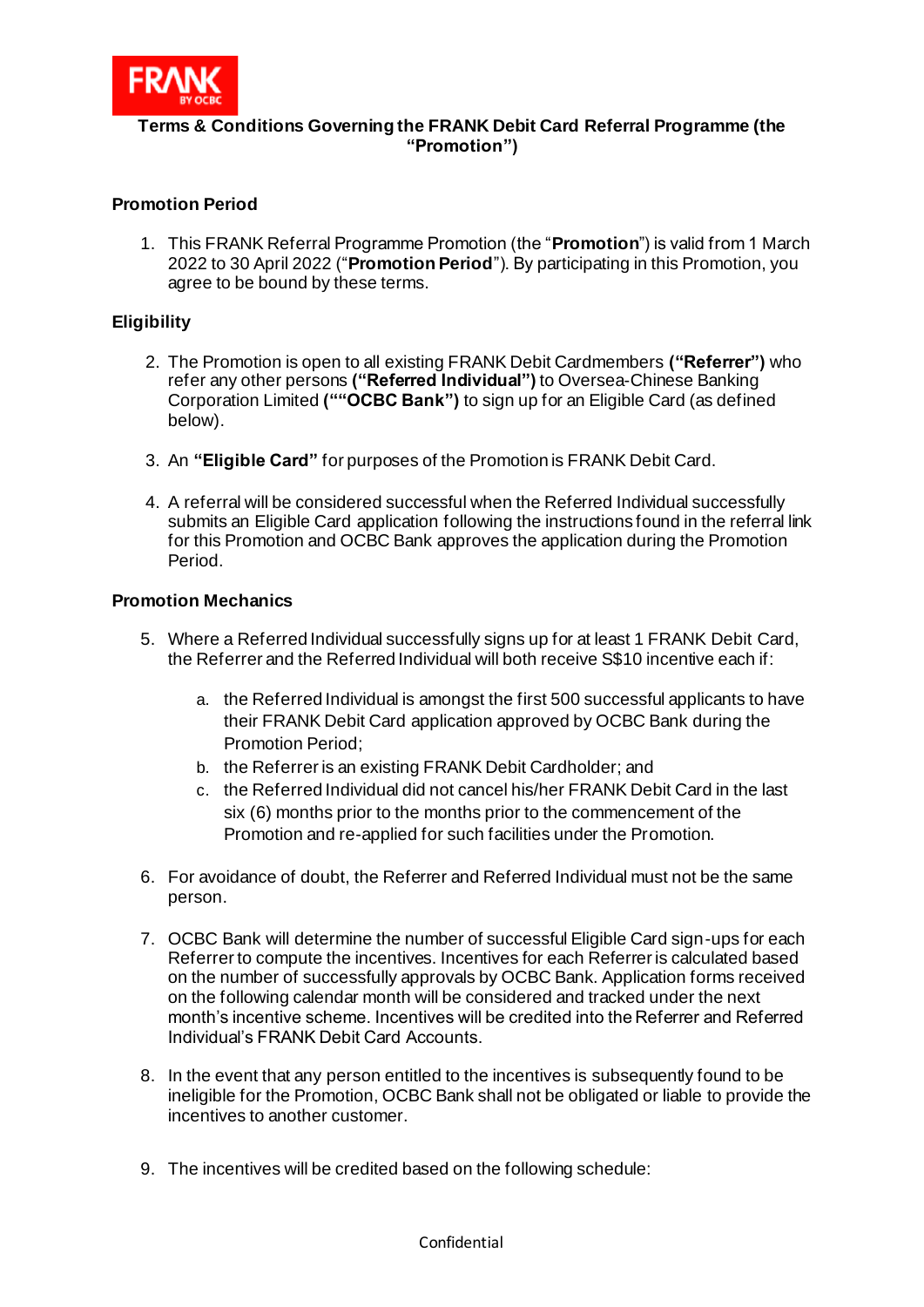

- a. Eligible Cards approved in month of March 2022 by 30 June 2022
- b. Eligible Cards approved in month of April 2022 31 July 2022
- 10. Unless otherwise stated, the Promotion shall not apply in conjunction with any other privileges or promotions.
- 11.OCBC Bank reserves the right and at any time at its absolute discretion and without giving any reason or notice to withdraw, clawback, cancel and/or invalidate any Cashback awarded to any customer without liability. A customer will not be entitled to any payment or compensation whatsoever in respect of such withdrawal, clawback, cancellation or invalidation.

### **General**

- 12.OCBC reserves the right to replace or substitute the incentive for a gift of an equivalent or similar value without prior notice, for any reason whatsoever.
- 13.OCBC Bank reserves the right and at any time at its absolute discretion and without giving any reason or notice to withdraw, clawback, cancel and/or invalidate any incentive awarded to any customer without liability. A customer will not be entitled to any payment or compensation whatsoever in respect of such withdrawal, clawback, cancellation or invalidation.
- 14.OCBC Bank reserves the right to claw-back and deduct from the Referrer and/or Referred Individual's FRANK Debit Card the equivalent value of the incentives if the Referrer or Referred Individual closes his/her FRANK Debit Card Account during, or within twelve (12) months from the end of, the Promotion Period. Further, if any Referrer or Referred Individual is subsequently discovered to be ineligible to participate in the Promotion or to receive the incentive (which eligibility shall be determined at the discretion of OCBC Bank), OCBC Bank reserves the right to (i) withdraw the incentive at any time; or (ii) claw-back the incentive or request the relevant customer to repay to or compensate OCBC Bank the value of the incentive at any time, and OCBC Bank shall have the right to debit the value of the incentive or such other amount as it deems fit from the account(s) of the customer. No person shall be entitled to any payment or compensation from OCBC Bank should any incentive be withdrawn, if any incentive is reclaimed by OCBC Bank, or if a customer is asked to repay to or compensate OCBC Bank the value of the incentive for whatsoever reasons.
- 15.By participating in the Promotion, both the Referrer and the Referred Individual consent to the following:
	- a. The Referrer consents to having the referrals and his or her name disclosed to the person(s) referred by them to OCBC Bank; and
	- b. The Referred Individual consents to having his or her name and status of successful signing up under the Promotion disclosed to the Referrer.
- 16. The eligibility of any Referrer or Referred Individual to receive any incentive shall be determined at the absolute discretion of OCBC Bank.
- 17.OCBC Bank reserves the right at its absolute discretion to terminate the Promotion or vary, delete or add to any of these terms and conditions at any time without notice including without limitation, the eligibility of any cardholder and the dates of the Promotion.